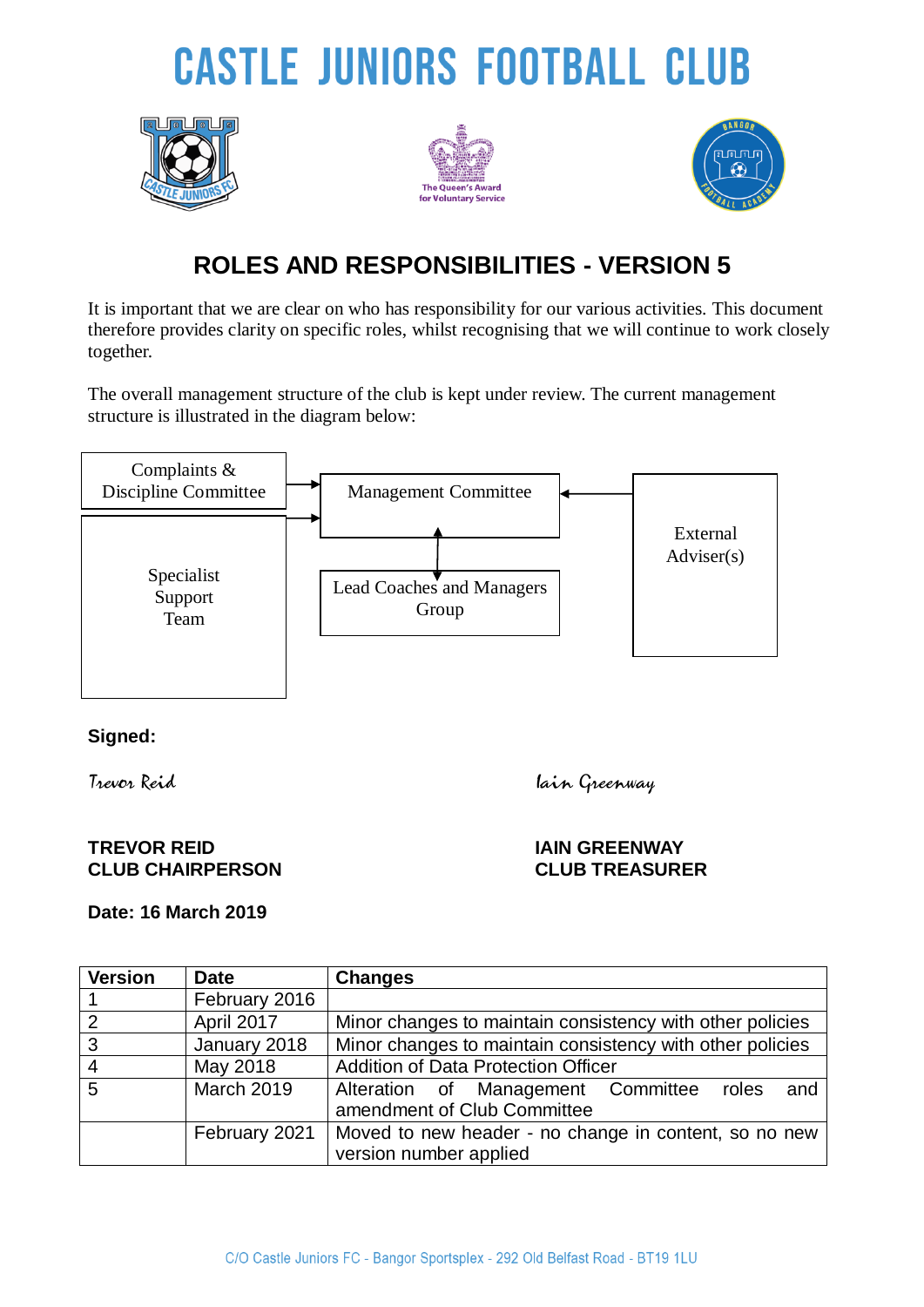#### **Management Committee**

The Committee consists of the Club Chairperson, Senior Club Secretary, Junior Club Secretary, Club Treasurer, Marketing & Communications Officer, Director of Football, Grassroots & Community Officer and Complaints & Discipline Committee Chair.

The Committee is responsible for the day-to-day management of the club. The Committee is in particular responsible for:

- Reviewing and approving Club Development Plans and policies, including vision, mission and aims.
- Appointing Heads of Football and members of the Specialist Support Team.
- Appointing any external advisers.
- Banking and insurance arrangements.
- Approving budgets.
- Setting subscription and donation levels.
- Confirming league entries.
- Confirming coach allocation to teams.
- Approving club tournaments, festivals, events, trips and publications.
- Agreeing the terms applying to any individuals paid by the club.
- Waiving monies due.
- Agreeing kit design.

Members of the Management Committee are elected by the Club's Annual General Meeting, in accordance with the Club's Constitution.

The particular roles and responsibilities of Management Committee members are summarised below. Management Committee members may also be given specific responsibility to maintain close links with a particular year group/ squad. All members of Management Committee will work closely together to further the development of the club.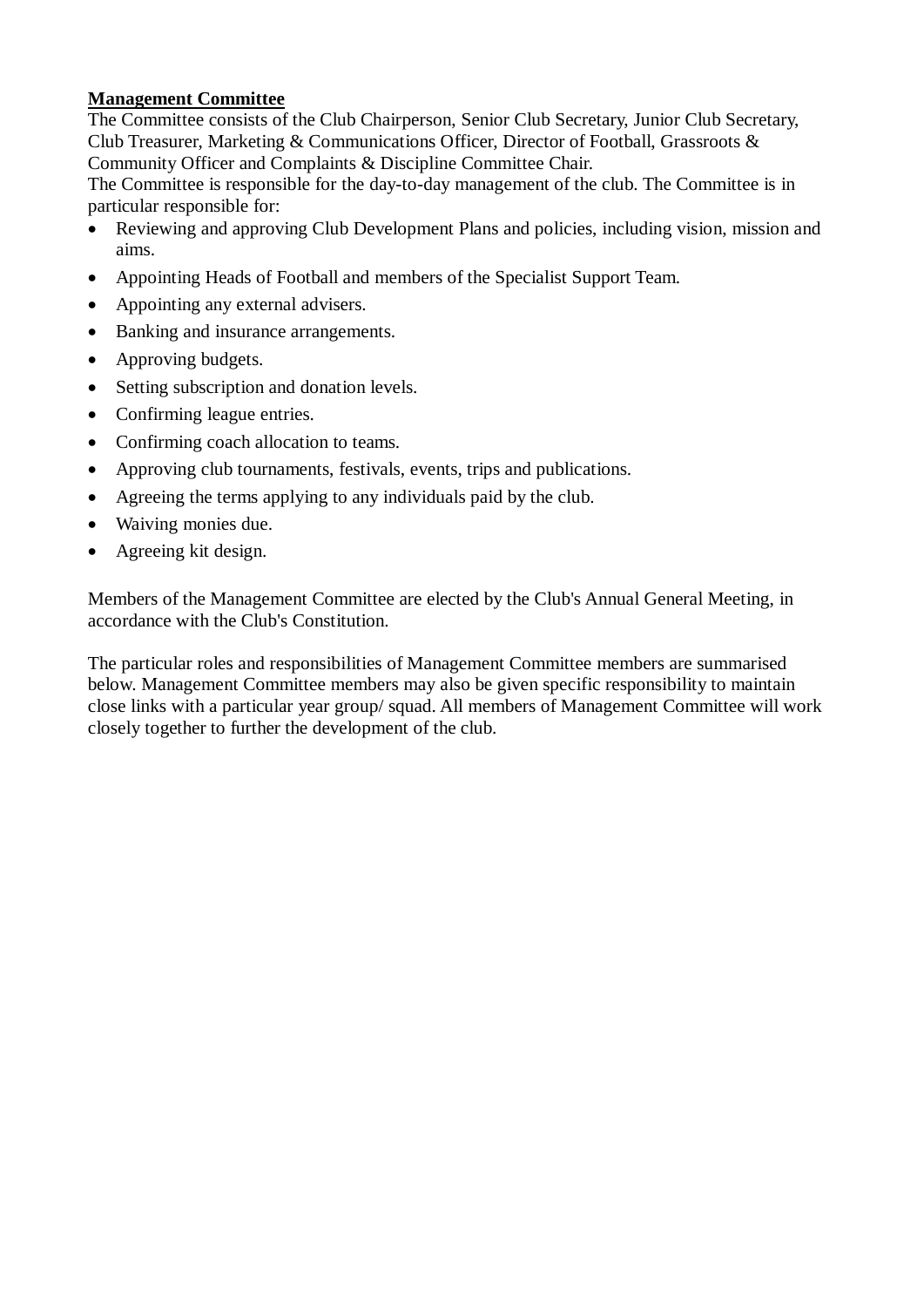#### **Chairperson**

Purpose - to provide leadership and direction for the club

Expected time commitment - the role will require weekly and often daily activity, a good deal of it to connect to training and other commitments so often in the evenings and weekends

#### Tasks

- Chair meetings of the Management Committee.
- Oversee the work of Management Committee members.
- Take an oversight role in the club's key relationships, including with our kit supplier.
- Be an advocate for the club in the local community.
- Manage the club's relationship with Ards & North Down Borough Council.
- Seek out potential sponsors and manage the club's relationship with sponsors.
- On behalf of Management Committee, oversee the work of the Marketing & Communications Officer and the Safeguarding Officer.
- Promote football for all.

#### Desirable skills

- Leadership and teambuilding skills.
- Knowledge of the game and of the club.
- Good communication skills.
- Good organisational skills, including personal organisation.

#### Checks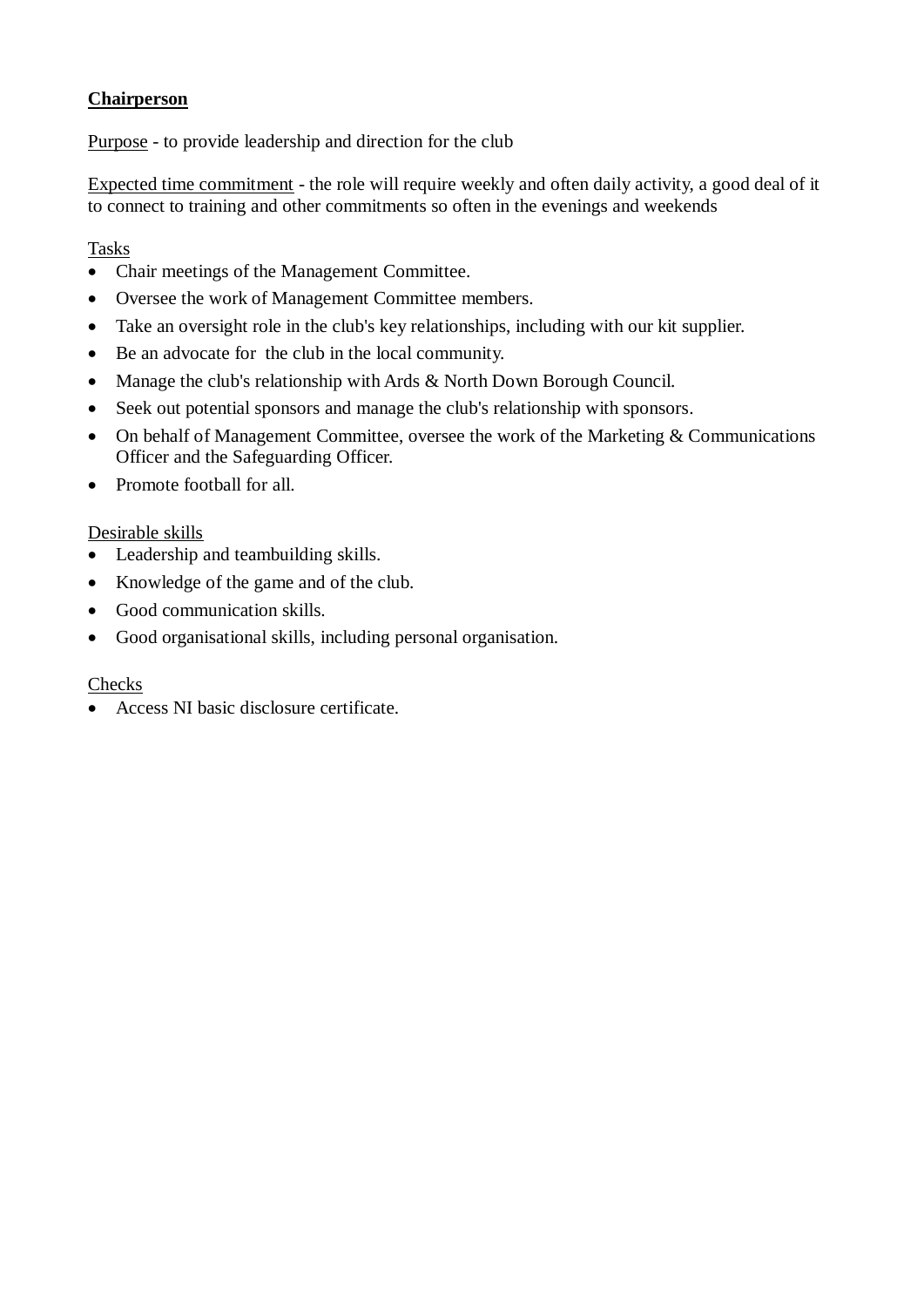#### **Senior Club Secretary**

*Note: the Club will have two Secretaries, who will work closely together. The Senior Club Secretary will take a lead on club business associated with the South Belfast Youth Football League and the NIBFA National League; the Junior Club Secretary will take a lead on club business associated with the IFA Small Sided Games programme.*

Purpose - to ensure effective club administration

Expected time commitment - the role will require weekly and often daily activity, a good deal of it to connect to training and other commitments so often in the evenings and weekends

Tasks

- Primary contact with the National and South Belfast Youth Football Leagues, including attending league meetings.
- Ensure that league registration requirements are complied with.
- Maintain club's league memberships.
- Sign player release forms for any NL or SBYFL players leaving the club after agreement from the Director or Head of Football.
- Key initial point of contact for other clubs.
- With the Junior Club Secretary, ensure effective correspondence from, to and within the club.
- With the Junior Club Secretary, prepare agendas and provide minutes for Management Committee meetings.
- Act as Data Protection Officer.
- With the Junior Club Secretary, manage and maintain all club administrative records.

#### Desirable skills

- Team working skills.
- Knowledge of the game.
- Good communication skills.
- Good administrative skills, including personal organisation and record keeping.

#### **Checks**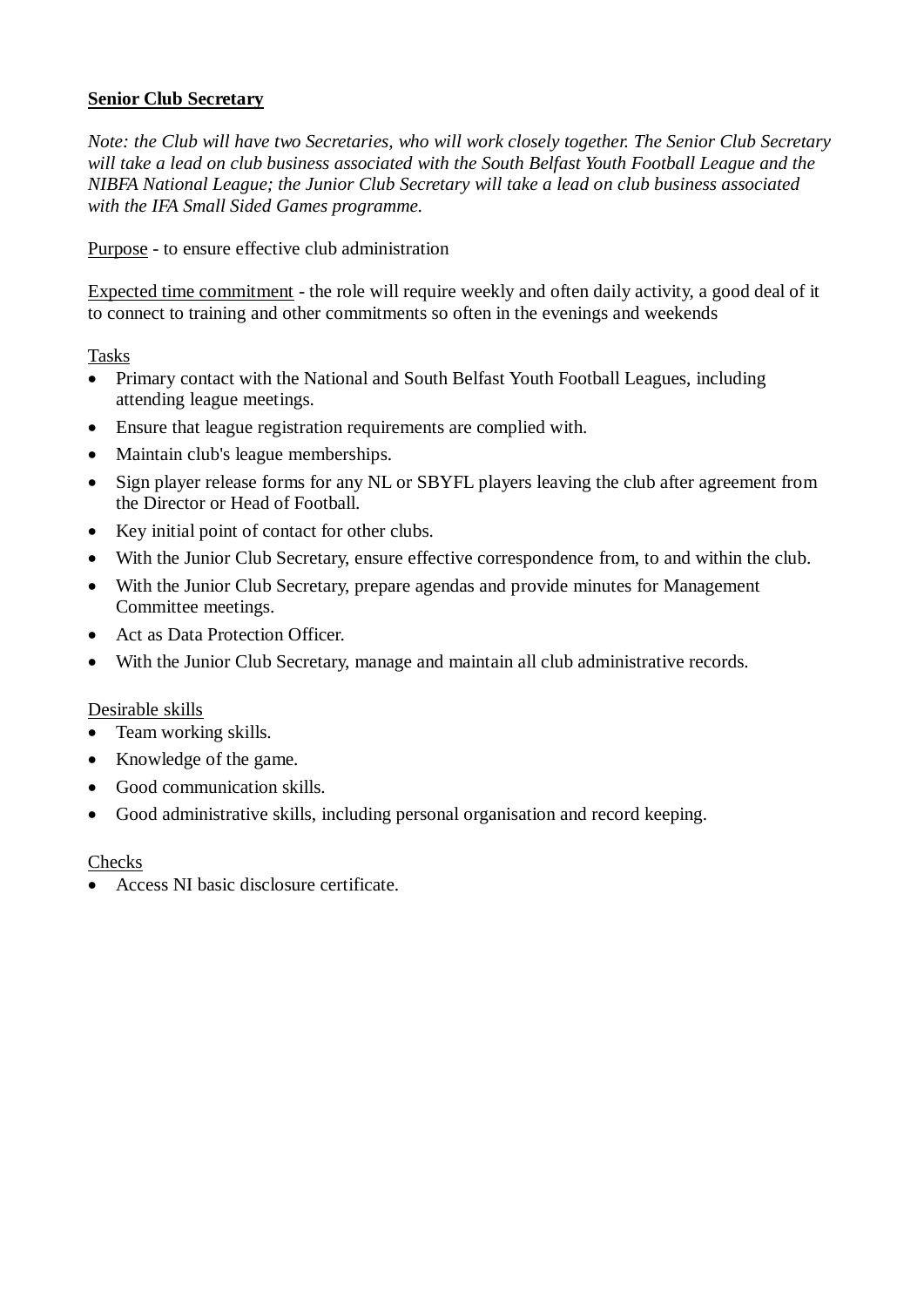#### **Junior Club Secretary**

*Note: the Club will have two Secretaries, who will work closely together. The Senior Club Secretary will take a lead on club business associated with the South Belfast Youth Football League and the NIBFA National League; the Junior Club Secretary will take a lead on club business associated with the IFA Small Sided Games programme.*

Purpose - to ensure effective club administration

Expected time commitment - the role will require weekly and often daily activity, a good deal of it to connect to training and other commitments so often in the evenings and weekends

Tasks

- Official contact with the IFA and the Small Sided Games programme, including attending relevant meetings.
- Ensure that league registration requirements are complied with.
- Official link with the Ards and North Down Sports Forum.
- Sign player release forms for any SSG players leaving the club after agreement from the Director or Head of Football.
- Key initial point of contact for other clubs.
- Complete administration for the club's work in schools and community outreach work.
- Complete administration for any club tournaments and festivals.
- With the Senior Club Secretary, ensure effective correspondence from, to and within the club.
- With the Senior Club Secretary, Prepare agendas and provide minutes for Management Committee meetings.
- With the Senior Club Secretary, manage and maintain all club administrative records.

#### Desirable skills

- Team working skills.
- Knowledge of the game.
- Good communication skills.
- Good administrative skills, including personal organisation and record keeping.

#### Checks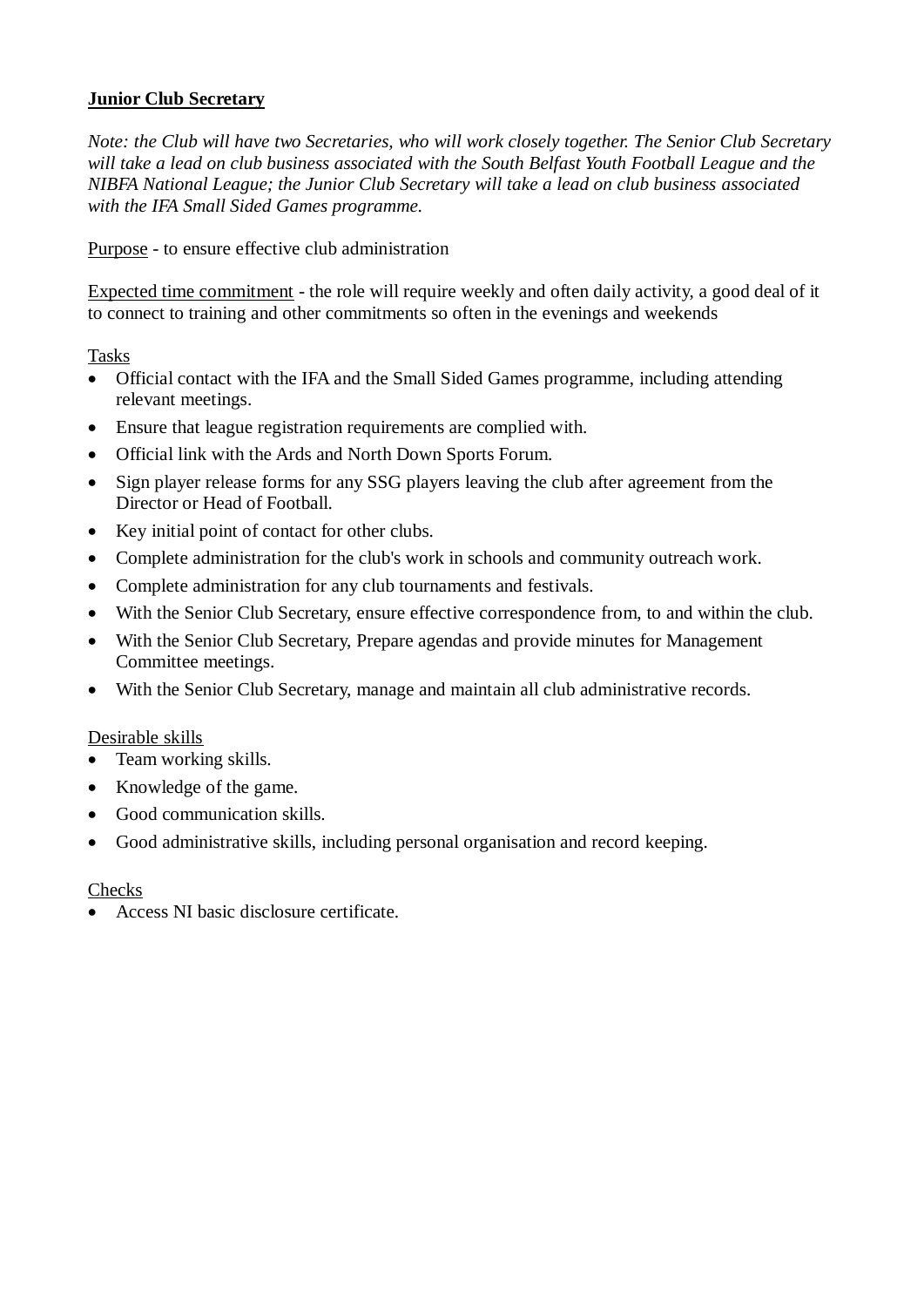#### **Club Treasurer**

Purpose - management of club finances and policies

Expected time commitment - the role will require weekly and often daily activity, a good deal of it to connect to training and other commitments so often in the evenings and weekends

#### Tasks

- Maintain club budgets and accounts.
- Ensure payments are paid on time and properly recorded.
- Maintain the Club Constitution, Policies and Procedures, and IFA Clubmark accreditation.
- Maintain club registration details of all players/members.
- Manage Gift Aid registration and claims.
- Procure all significant purchases, and manage relationships with suppliers.
- Manage the club's use of venues and relationship with venue providers.
- Maintain relationships with potential grant funders and intermediaries, so as to monitor potential grant opportunities.
- On behalf of Management Committee, oversee the work of the Health and Safety Coordinator.

#### Desirable skills

- Team working skills.
- Knowledge of the game.
- Good communication skills.
- Good administrative skills, including personal organisation and record keeping.
- Knowledge of and experience in financial management and book keeping.

#### Checks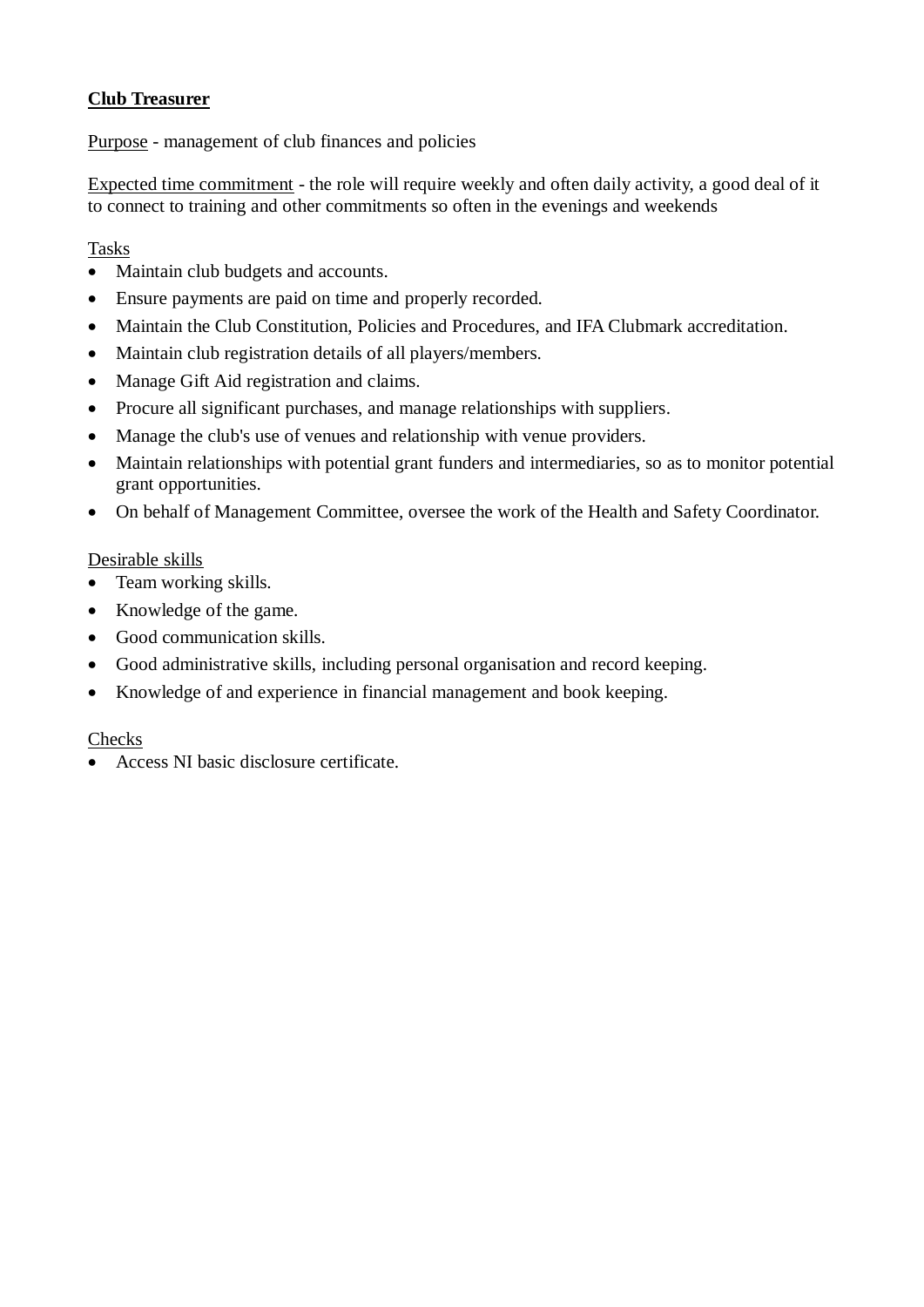#### **Marketing and Communications Officer**

Purpose - maintaining a strong and positive profile for the club

Expected time commitment - the role will require weekly and often daily activity, a good deal of it to connect to training and other commitments so often in the evenings and weekends

Tasks

- Deliver a marketing and internal communications plan for the club.
- Develop and maintain an appropriate 'brand image' for the club in local and wider footballing circles.
- Develop and maintain a strong local profile for the club, including with Councillors and Council officers.
- Ensure strong club-wide communications with parents and supporters.
- Seek out PR opportunities for the club.
- Ensure appropriate coverage of the club's activities in local media.
- Oversee the management of the club's website and social media outlets.
- Oversee the work of the webmaster(s).
- Work with equivalent roles in other clubs to share good practice.

#### Desirable skills

- Team working skills.
- Good communication skills.
- Good personal organisation skills.
- Approachability and good interpersonal skills.
- Knowledge of and experience in marketing and relationship building.

#### Checks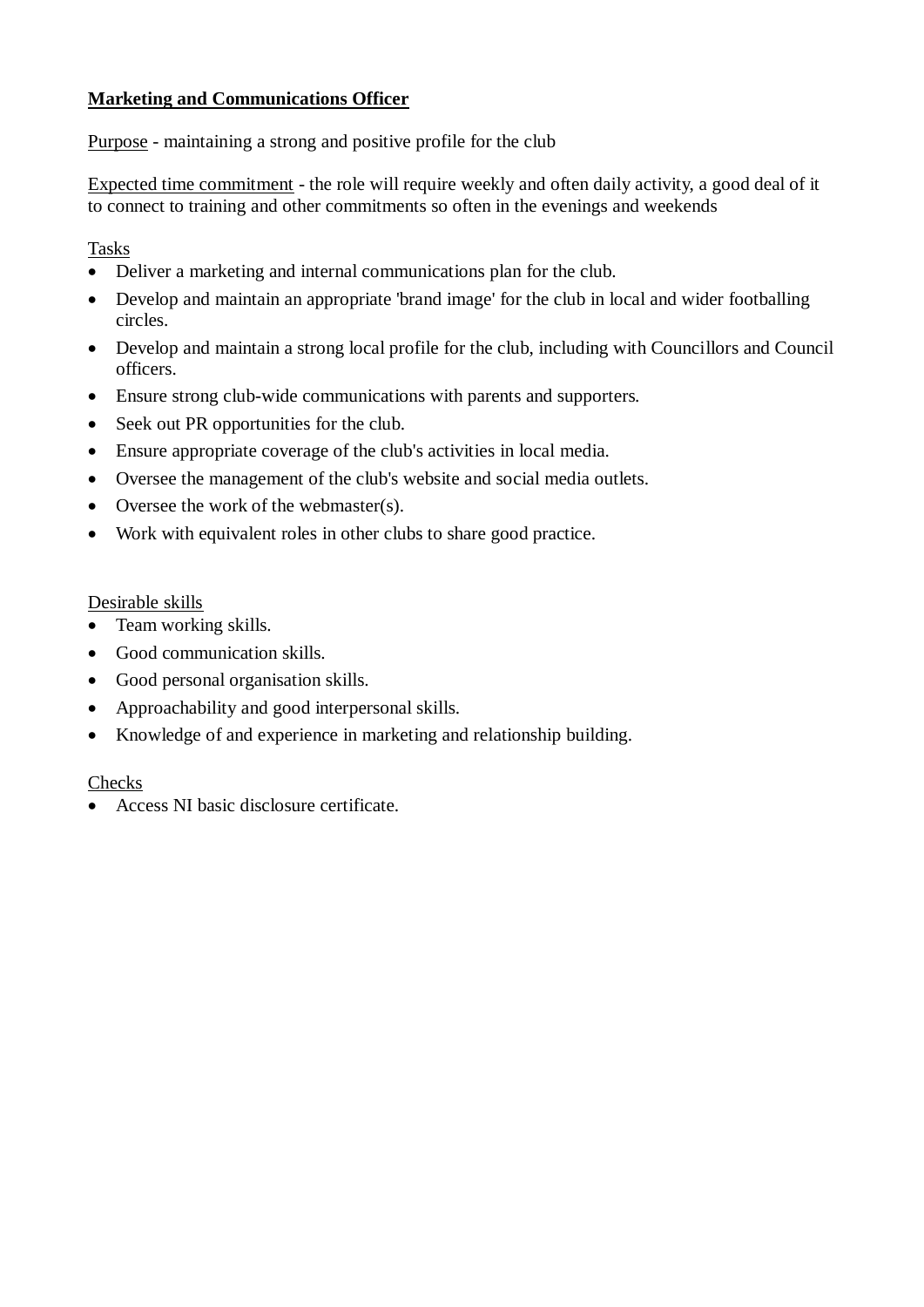#### **Director of Football**

Purpose - to ensure effective programmes of player and coach development

Expected time commitment - the role will require weekly and often daily activity, a good deal of it to connect to training and other commitments so often in the evenings and weekends

#### Tasks

- Oversee and guide the footballing development of the club and each team within it.
- Oversee the work of the Heads of Football (HOF).
- Appoint and release, in conjunction with the HOFs, all Lead Coaches / Managers.
- Sign off, in coordination with the Volunteer Coordinator (VC) and HOFs, the appointment of all new coaches.
- Provide coaches with a training / support programme, including mentoring as appropriate.
- Propose external coaches as necessary to support player and coach development.
- In conjunction with the HOFs, determine which tiers of which league each team should play in.
- Manage the agreed coach education and development budget.
- Sign off all coaching badge approvals, in coordination with the HOFs.
- On behalf of Management Committee, oversee the work of the Volunteer Coordinator.

#### Desirable skills

- Team building skills.
- Minimum UEFA B Licence (A licence desirable).
- Good knowledge of the game.
- Good communication skills.
- Good organisational skills, including personal organisation.
- Approachability and good interpersonal skills, including with children.

#### Checks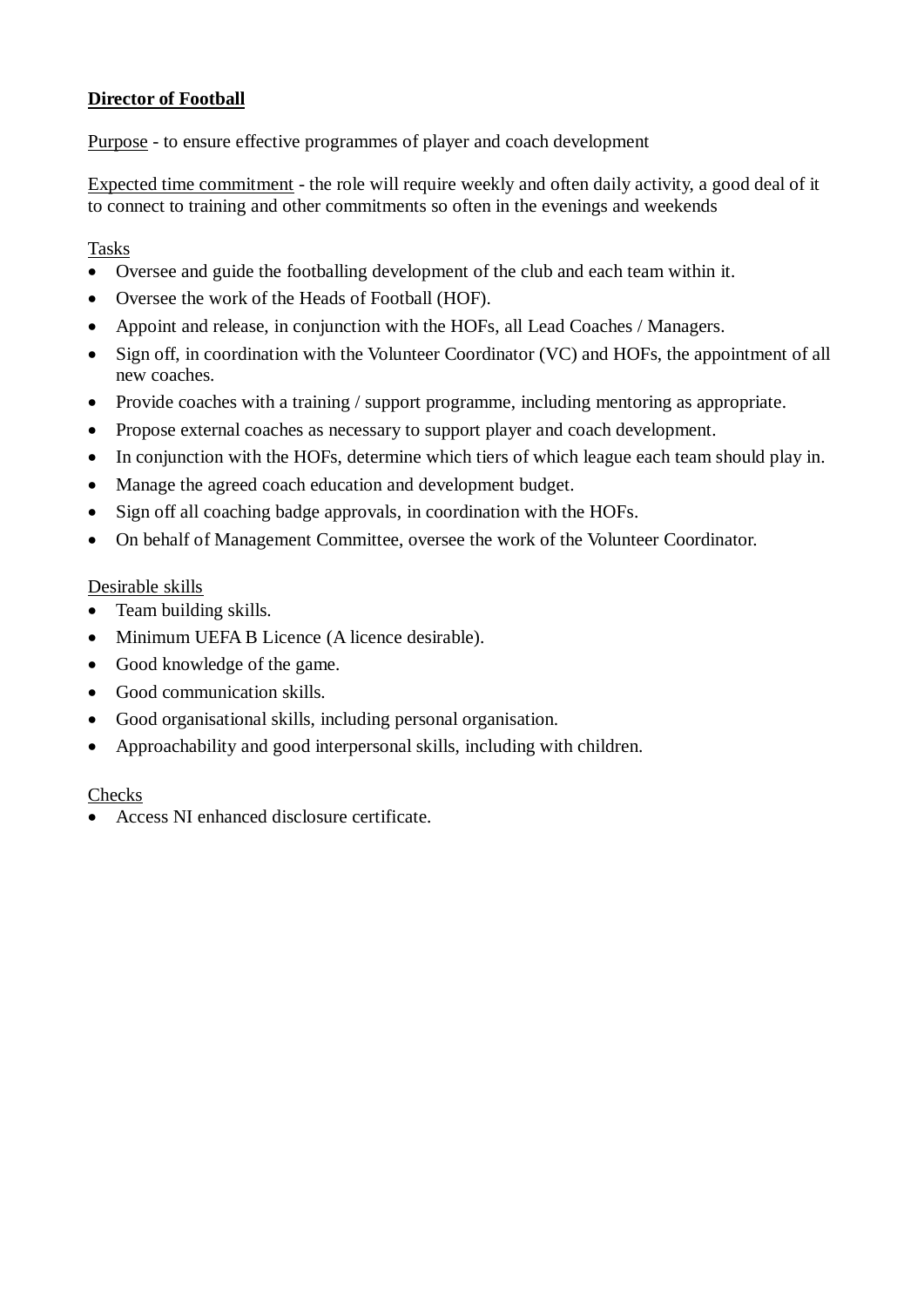#### **Grassroots & Community Officer (GCO)**

Purpose - to promote the club within the community

Expected time commitment - the role will require weekly and often daily activity, a good deal of it to connect to training and other commitments so often in the evenings and weekends

Tasks

- Maintain links with local schools to raise awareness of the club and arrange work in schools as appropriate.
- Develop programmes to open the club to all.
- Maintain close links with local IFA representatives.
- Be aware of and follow the IFA 'Let them Play' strategy.
- Oversee the management of club tournaments and festivals.
- Maintain contact with campaigns such as Football Against Racism in Europe (FARE) and the national Respect Campaign.
- Manage allocation of schools funds in conjunction with the Club Treasurer.

#### Desirable skills

- Team building skills.
- Good knowledge of the game.
- Good communication skills.
- Good organisational skills, including personal organisation.
- Approachability and good interpersonal skills, including with children.

#### Checks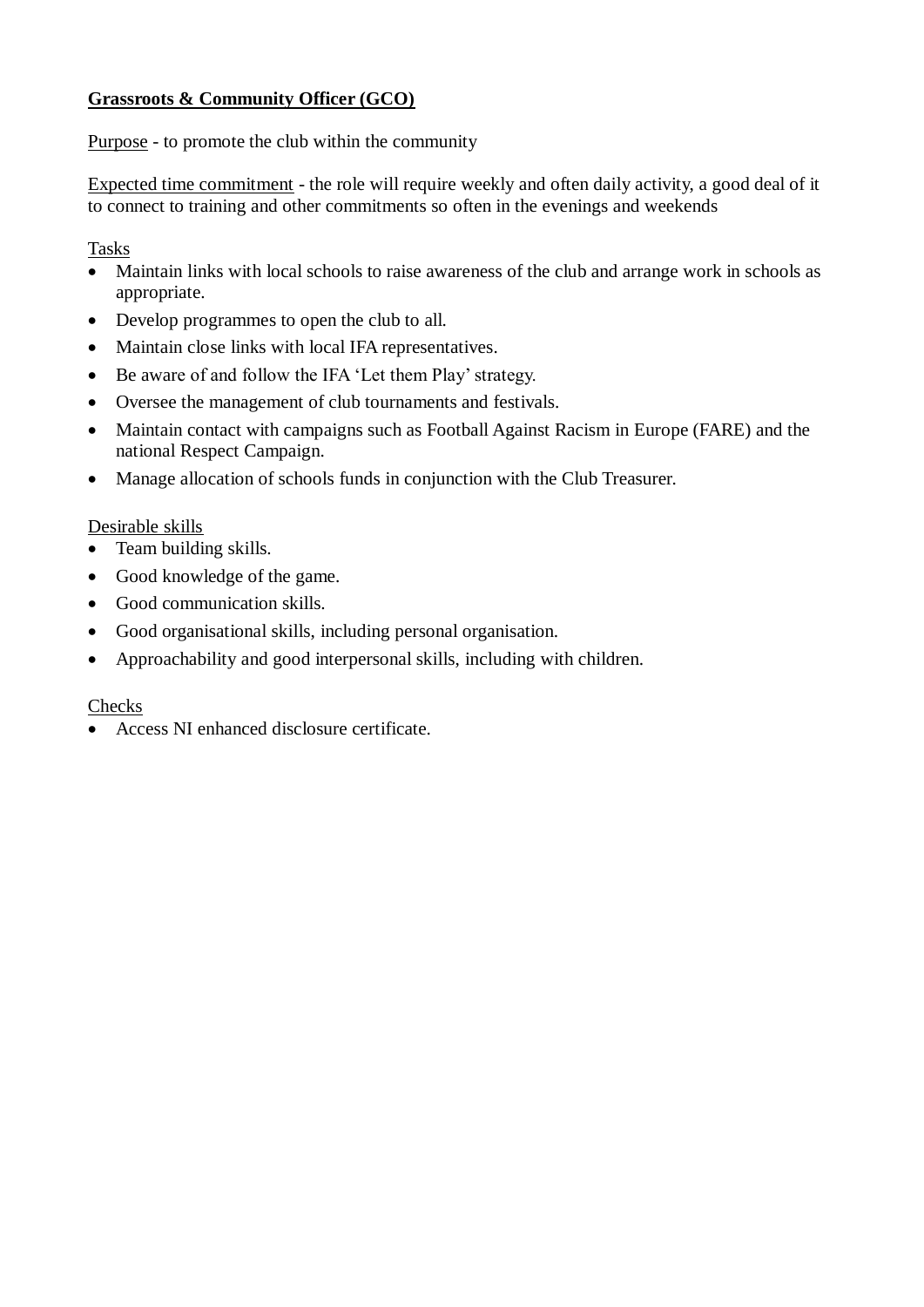#### **Complaints & Discipline Committee Chair**

*A Complaints & Discipline Committee, elected by the AGM and consisting of a chair, and four Adult or Associate Members of the Club who are not members of the Management Committee, is responsible for managing complaints and disciplinary proceedings into any members who are alleged to have infringed the club rules/ regulations/ constitution. The Committee will be responsible for determining any action of suspension or discipline following such proceedings.* 

Purpose - to manage all necessary complaints and disciplinary activity in the club

Expected time commitment - the role will require weekly and often daily activity, a good deal of it to connect to training and other commitments so often in the evenings and weekends

Tasks

- Chair meetings of the Complaints & Discipline Committee.
- Arrange appropriate training and development for Complaints & Discipline Committee members.
- Ensure robust review, investigation and decision-making on any breaches of the club's policies and procedures.
- Primary point of contact with the IFA and leagues on complaints and disciplinary matters.

#### Desirable skills

- Leadership and teambuilding skills.
- Knowledge of the game and of the club.
- Good communication skills.
- Good organisational skills, including personal organisation.

#### Checks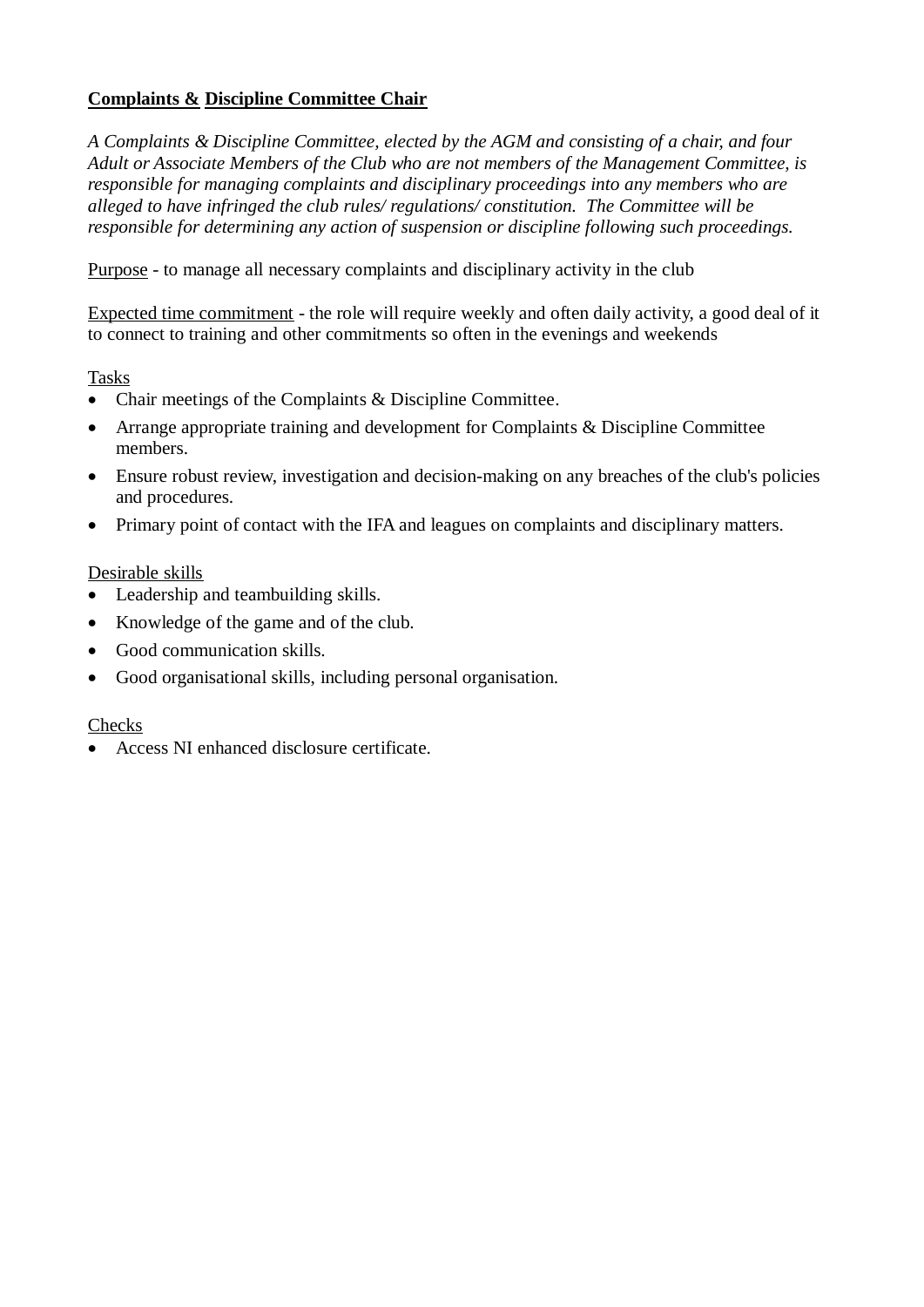A **Lead Coaches and Managers Group** will be convened as appropriate to support the Management Committee in the running of the club, providing ideas, suggestions and advice. The Management Committee will test significant decisions on club development with the Group and give strong weight to Group's views when making decisions. The Group will consist of Management Committee members, Heads of Football, Lead Coaches and Team Managers, and a player nominated by the Club's 11-a-side teams. The Specialist Support Team and any external advisers may also attend meetings of the Group.

#### **Lead Coach / Team Manager**

*Notes:*

- *There will be a Manager for each 11-a-side team and a Lead Coach for each SSG team*
- *The Managers and Lead Coaches will work closely together to support the development of all players and fellow coaches*
- *The positions will be filled on an annual basis by the Director and Heads of Football.*
- *These individuals may delegate responsibility for certain tasks.*

*Each Lead Coach/ Team Manager will be supported a number of Support Coaches and Assistants. These Support Coaches and Assistants will be selected through a process coordinated by the Volunteer Coordinator alongside the HOFs and DOF.*

Purpose - management of players to ensure development within the club's overall ethos and vision

Expected time commitment - around 5 hours per week on average (over and above any coaching commitments)

#### Tasks

- Manage Support Coaches and Assistants, promoting collaborative working.
- Organise training sessions which develop players' skill, confidence and fitness and follow club safety procedures.
- Keep closely in touch with players to seek to retain and develop them, identify recruitment needs and work to recruit suitable players in compliance with club and IFA policies.
- Support others, particularly those in years immediately below, with advice and guidance.
- Build team spirit and encourage participation.
- Select teams and set tactics.
- Maintain good relations with players and parents, ensuring that feedback encourages the development of all players.
- Provide input to club developments.
- Advise the relevant HOF on relevant matters, including league entries, coaching/ equipment/ volunteers needs, and opportunities.
- Ensure that good care is taken of equipment.
- Ensure that an attendance register of players at training and matches is maintained.
- Ensure that player registration records and fees are processed in a timely manner.
- Ensure that incident forms are completed as necessary.
- Manage referee fees, player league registrations and league match cards.
- Ensure that any social media groups comply with club policies.
- Manage any team funds.
- Take overall responsibility for the management of any trips.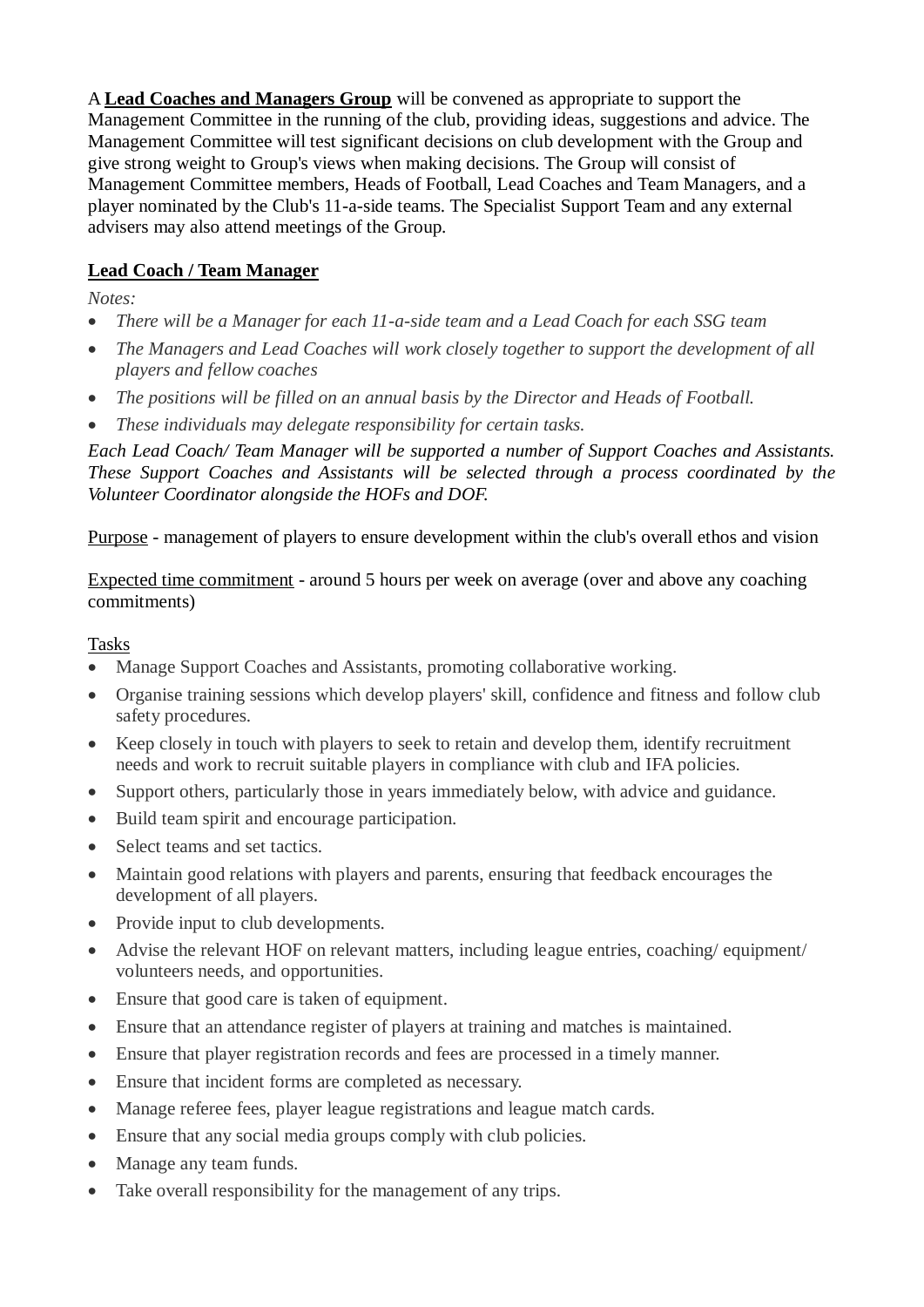- Report any relevant issues to the HOF or relevant club officer, including any disciplinary issues that need action.
- Attend relevant training provided by the club.
- Provide any relevant documents required by the club.

#### Desirable skills

- Team working and leadership skills.
- Knowledge of the game.
- Good communication skills.
- Approachability and good interpersonal skills, including with children.

#### **Checks**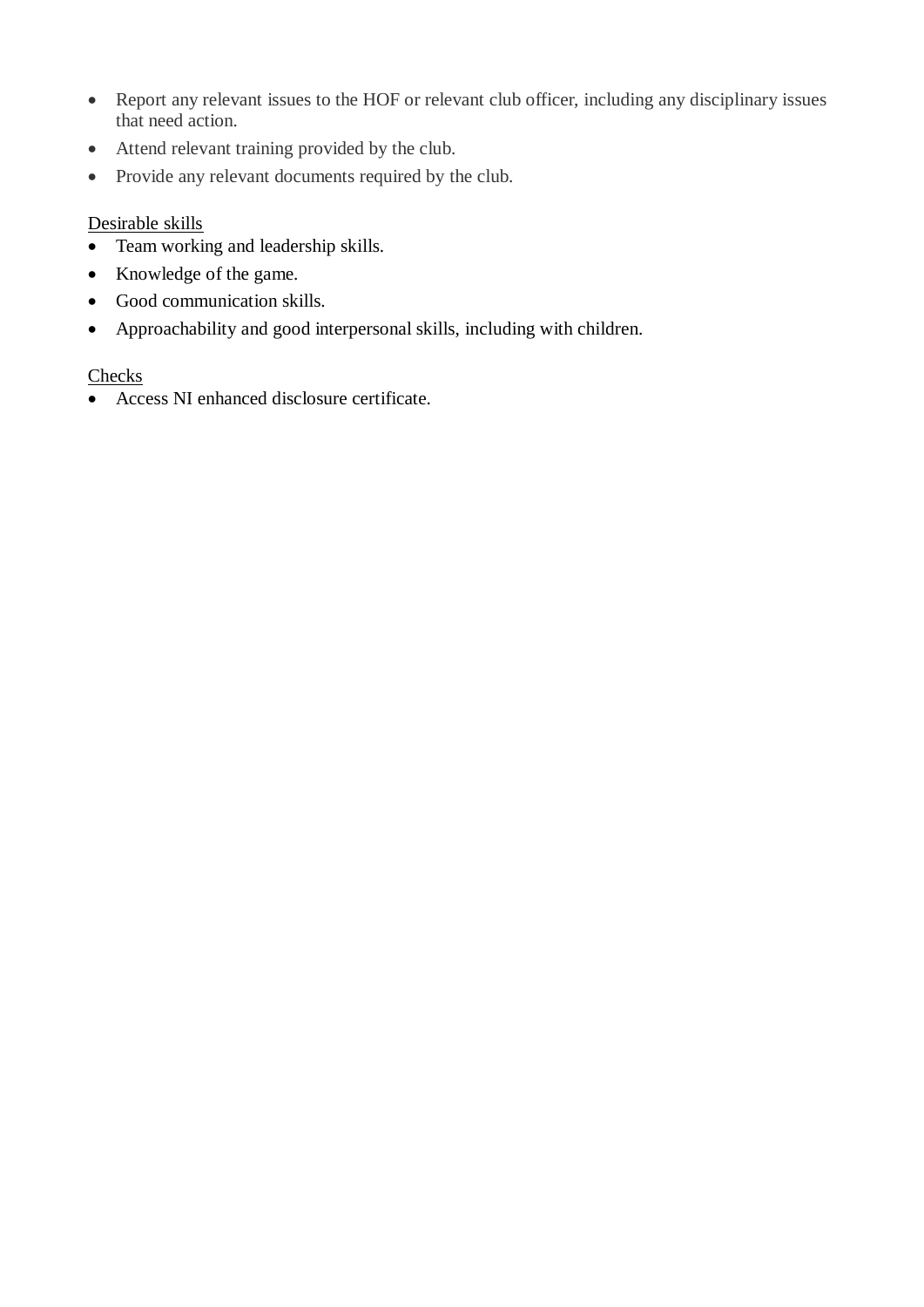#### **Support Coach**

*Note - the Club uses the term 'coach' to identify any individual who holds IFA (or equivalent body) Level 1 or higher*

Purpose - training and developing players, working in line with the club's ethos and vision,

#### Expected time commitment - around 5-8 hours per week on average for Castle FC/ Castle Juniors teams; 10-12 hours per week for Bangor Football Academy teams

Tasks

- Under the leadership of the Lead Coach/ Manager, contribute to planning training sessions.
- Contribute to the running of training sessions which develop players' skill, confidence and fitness and follow club safety procedures.
- Advise the Lead Coach/ Manager of any concerns, for instance with regards to child welfare, discipline, or health and safety.
- Keep closely in touch with players to seek to retain and develop them, and work to recruit suitable players in compliance with club and IFA policies.
- Assist in team selection and tactics.
- Ensure that incident forms are completed as necessary.
- Maintain good relations with players and parents, ensuring that feedback encourages the development of all players.
- Support others, particularly those in years immediately below, with advice and guidance.
- Build team spirit and encourage participation.
- Attend relevant training provided by the club.
- Provide any relevant documents required by the club.

#### Desirable skills

- Team working skills.
- Knowledge of the game.
- Enthusiasm and willingness to work towards appropriate coaching qualifications.
- Good communication skills.
- Good personal organisation skills.
- Approachability and good interpersonal skills, including with children.

#### Checks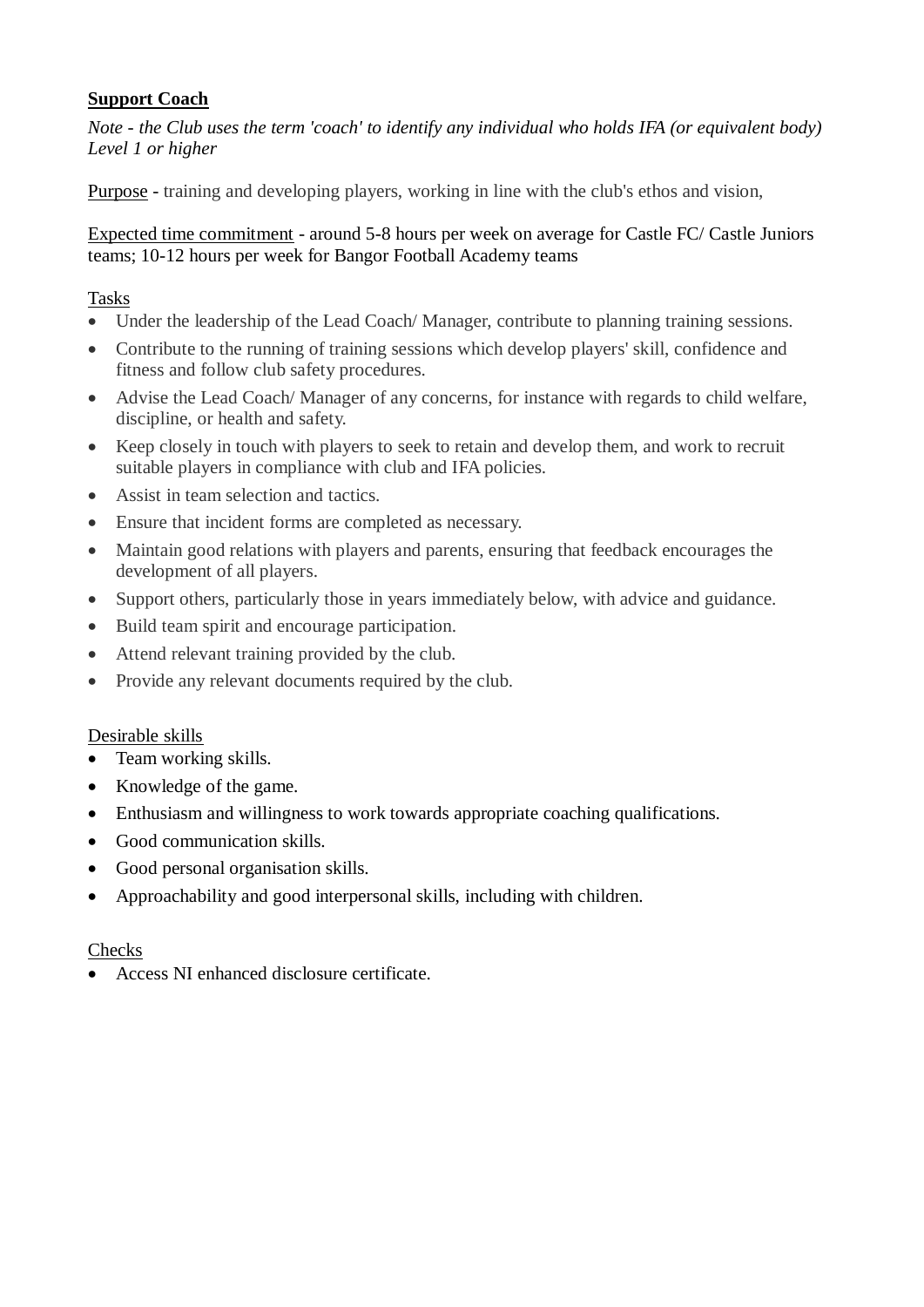#### **Assistant**

*Note - the Club uses the term 'coach' to identify any individual who holds IFA (or equivalent body) Level 1 or higher; anyone who does not hold this qualification is an Assistant.* 

Purpose - supporting the coaching team to train and develop players, working in line with the club's ethos and vision,

#### Expected time commitment - around 3 hours per week on average for Castle FC/ Castle Juniors teams; around 5 hours per week for Bangor Football Academy teams

#### Tasks

- Support the running of training sessions which develop players' skill, confidence and fitness and follow club safety procedures.
- Support the coaching team on the touchline of matches as required.
- Advise the Lead Coach/ Manager of any concerns, for instance with regards to child welfare, discipline, or health and safety.
- Build team spirit and encourage participation.
- Attend relevant training provided by the club.
- Provide any relevant documents required by the club.

#### Desirable skills

- Team working skills.
- Knowledge of the game.
- Enthusiasm and willingness to undertake IFA Grassroots training.
- Good communication skills.
- Good personal organisation skills.
- Approachability and good interpersonal skills, including with children.

#### Checks

Access NI enhanced disclosure certificate.

*Note - Assistants will generally be provided with a club rainjacket but not other coach clothing.*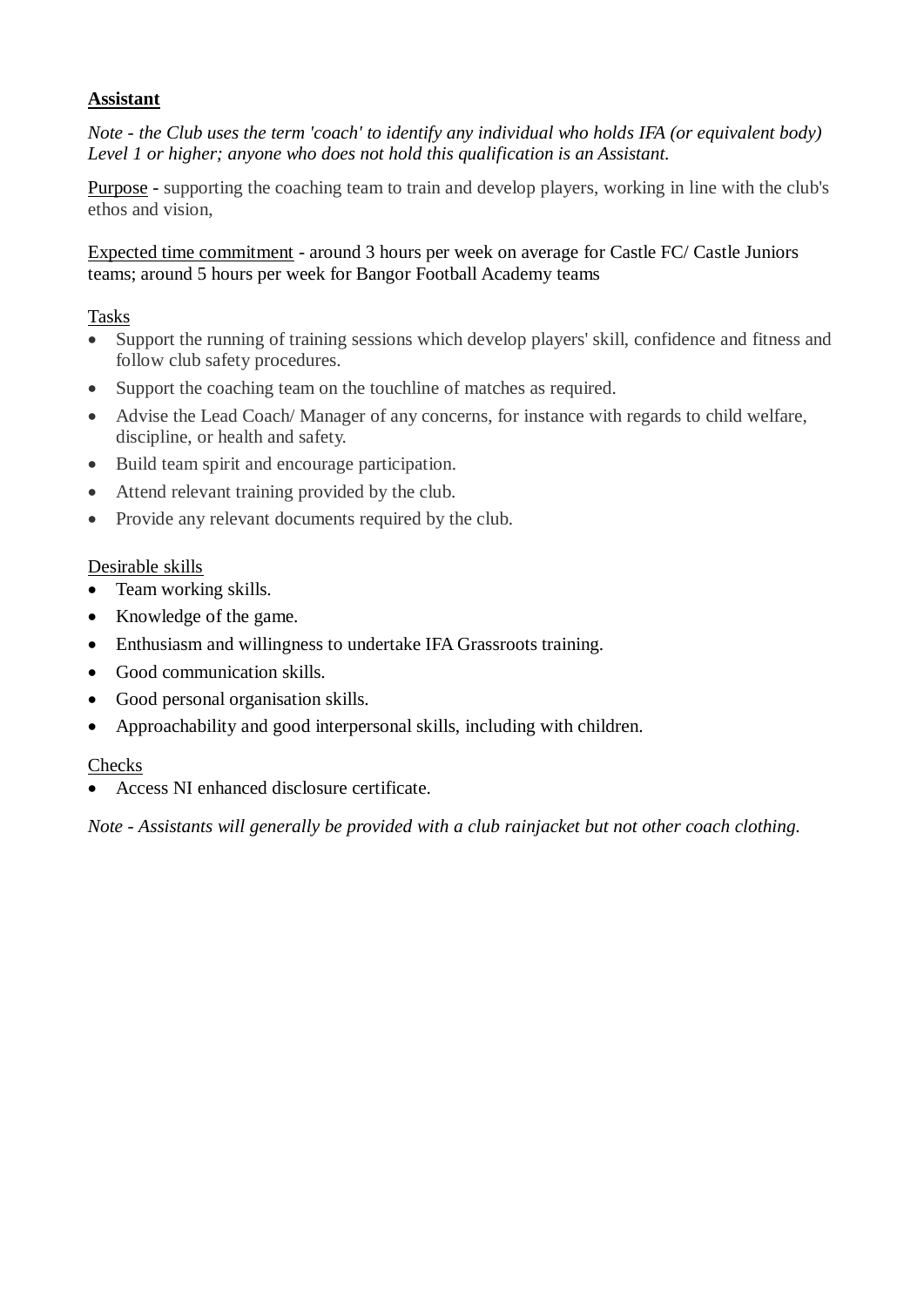The Management Committee will be supported by a **Specialist Support Team** of a number of individuals responsible for key aspects of club management, to ensure ongoing club development.

Specialist Support Team members will report to a nominated member of the Management Committee, who will ensure that relevant issues are discussed and decided upon by the Management Committee. This ensures that Management Committee is aware of and decides on key issues. In practice, however, members of the Specialist Support Team will have freedom to manage their duties to support the ongoing development of the club.

The roles in the Specialist Support Team are summarised below, and are kept under review by the Management Committee. Members of the Specialist Support Team are appointed by the Management Committee, following a process coordinated by the Volunteer Coordinator.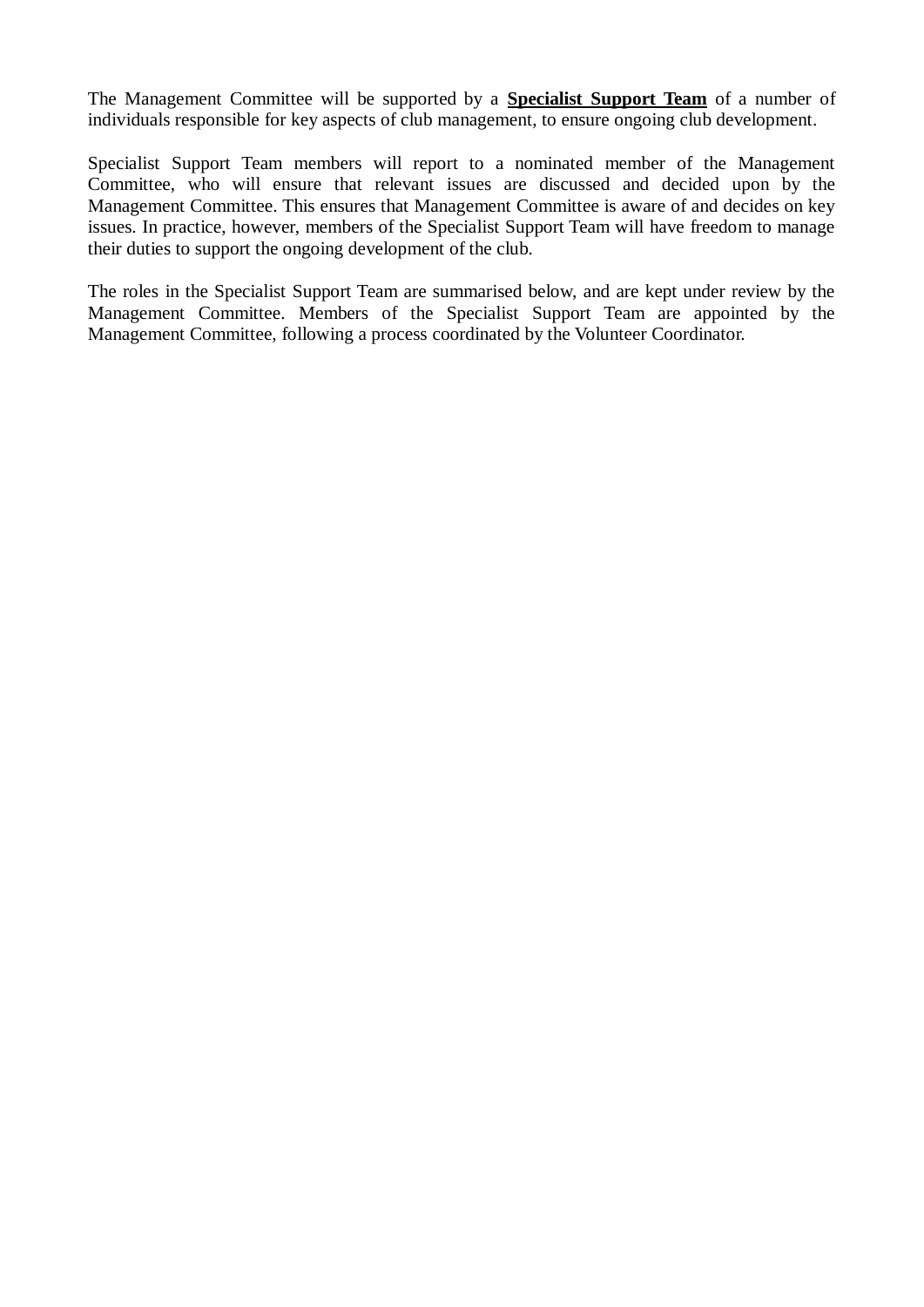#### **Heads of Football**

*Given the size of the club, it is not realistic for a single person to oversee the development of players and coaches across the club. The club therefore recognises three stages of player development through the club, and assigns a Head of Football to each one:*

- *Small sided games - which may include the Grassroots & Community Officer (GCO) role*
- *11-a-side Castle/ Castle Juniors teams*
- *Elite teams (Bangor FA)*

*The Director of Football (DOF) may choose to take on one of these three roles directly*

Purpose - to ensure development of players and coaches, via a pathway aligned to the club's ethos and vision.

Expected time commitment - the role will require weekly and often daily activity, a good deal of it to connect to training and other commitments so often in the evenings and weekends

#### Tasks

- Develop and implement a clear development plan for the volunteers and players in each Team/ Squad, within overall club development plans.
- Provide coaches with training and support, including mentoring as appropriate.
- Coordinate with any external coaches to support player and coach development.
- Agree an appropriate complement of Support Coaches and Assistants for each Year Group.
- Sign off, in coordination with the Volunteer Coordinator and the DOF, the appointment of all new coaches and assistants.
- Liaise with the IFA and other clubs to learn from good practice.
- Establish new Year Groups in the Club, with sufficient volunteers to be sustainable.
- Maintain liaison with other clubs and youth organisations to promote the work of the club and the opportunities for those joining us.

#### Desirable skills

- Team working and leadership skills.
- Good knowledge of the game minimum UEFA B licence (A licence desirable).
- Willingness to learn and to undertake appropriate development.
- Good communication skills.
- Good personal organisation skills.
- Approachability and good interpersonal skills, including with children.

#### Checks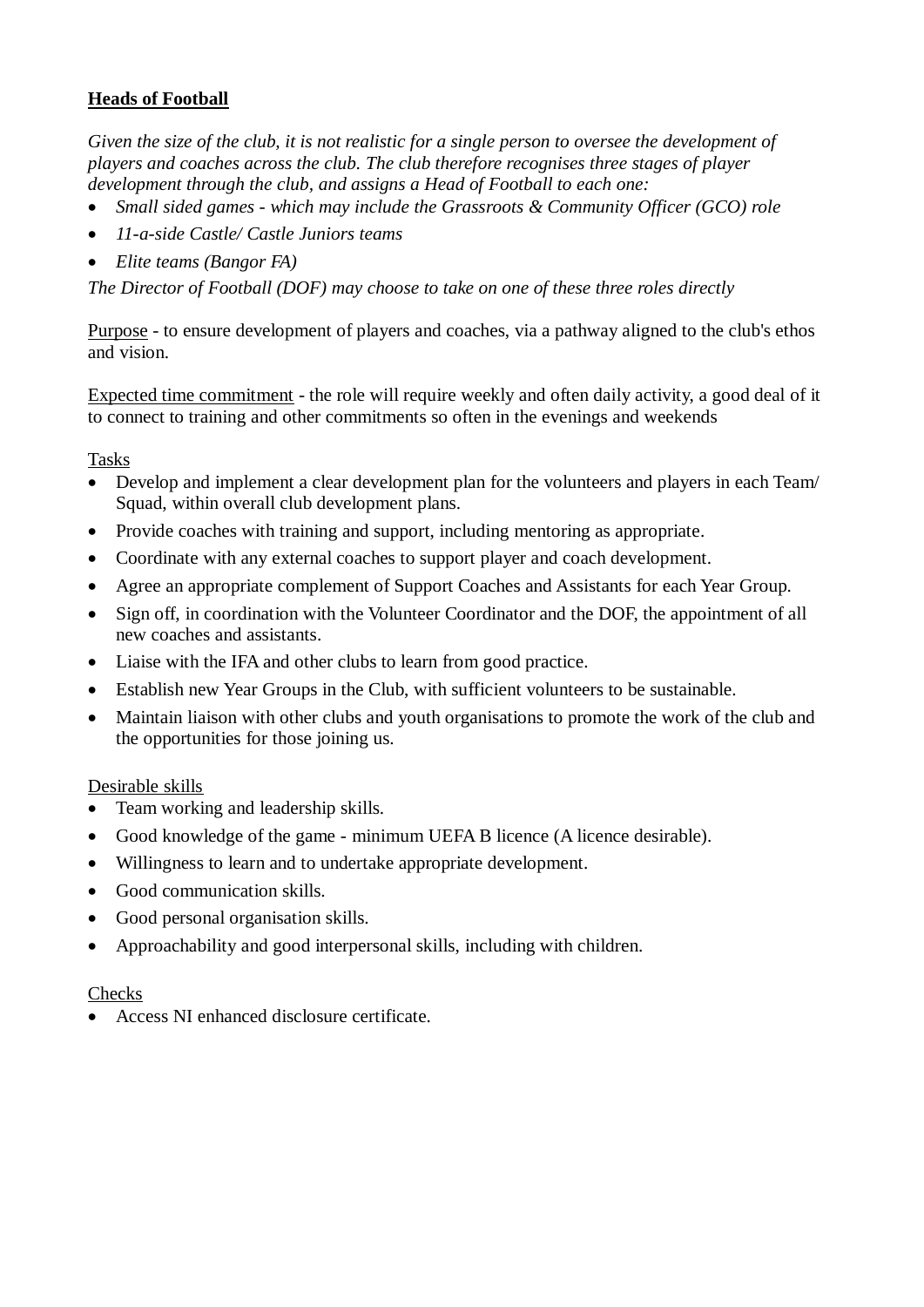#### **Volunteer Coordinator (VC)**

*Note - the Volunteer Coordinator may be assisted by one or more assistants.*

Purpose - effective management of volunteers in the club, to ensure mutual development and benefit alongside compliance with relevant requirements and good practice

Expected time commitment - the role will require weekly and often daily activity, a good deal of it to connect to training and other commitments so often in the evenings and weekends

#### Tasks

- Maintain a list of people who have volunteered to assist the club.
- Maintain a list of roles requiring to be filled.
- Satisfy themselves as to the suitability of volunteers to take up various roles.
- Coordinate the process of filling roles, taking into account those who have volunteered and priorities set out in the Club Development Plan.
- Manage the induction process and settling in period for volunteers, including identifying any necessary training in conjunction with relevant club policies and decisions.
- Implement the club's policy of clothing for volunteers.
- Work with the Safeguarding Officer and Health and Safety Coordinator to ensure that necessary training is undertaken by all relevant volunteers.
- Maintain necessary records on volunteers.

#### Desirable skills

- Team working skills.
- Good communication skills.
- Good personal organisation skills.
- Approachability and good interpersonal skills.

#### **Checks**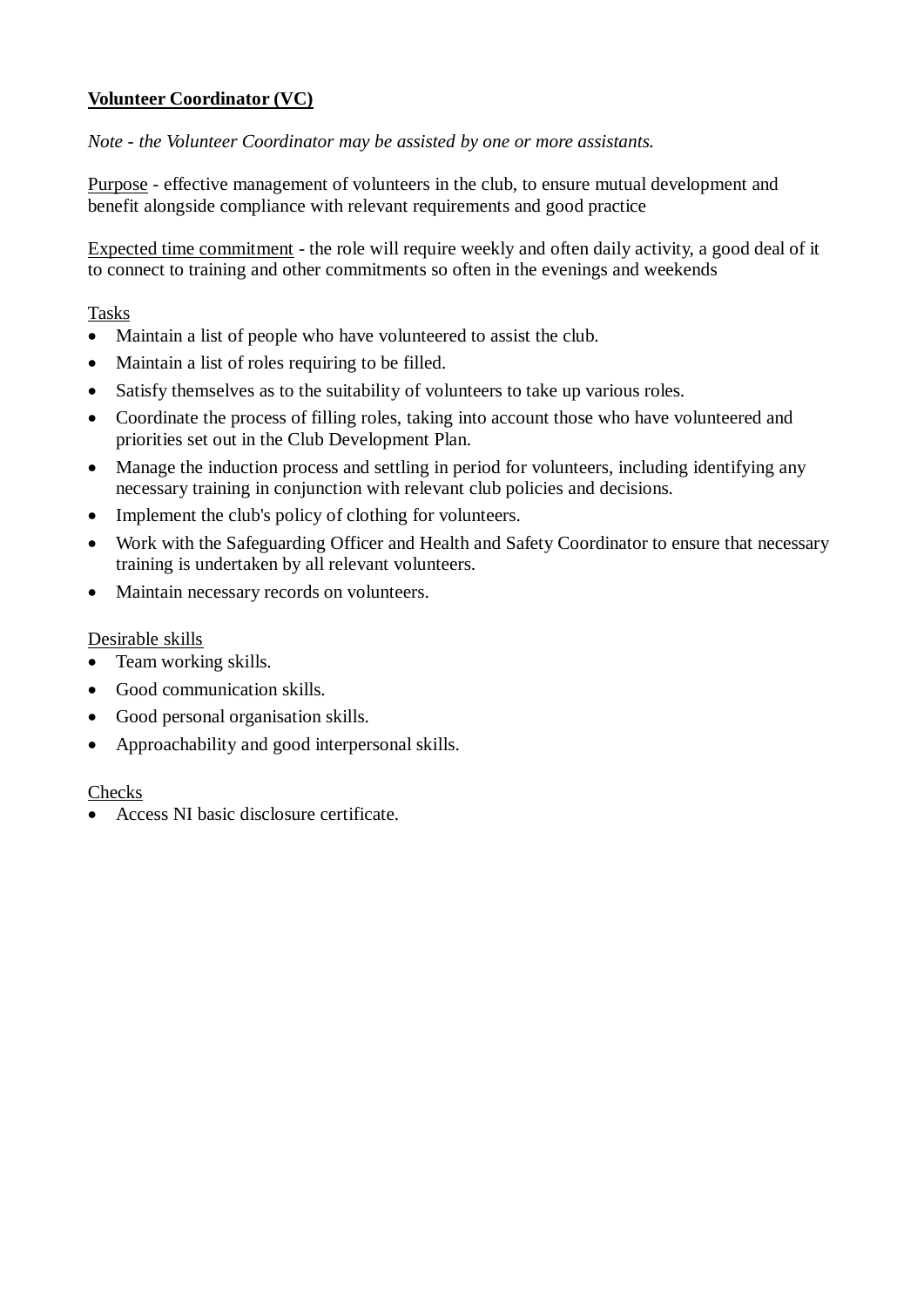#### **Safeguarding Officer**

*Note - the Safeguarding Officer may be assisted by one or more deputies*

Purpose - effective management of safeguarding issues within the club

Expected time commitment - the role will require weekly and often daily activity, a good deal of it to connect to training and other commitments so often in the evenings and weekends

Tasks

- Maintain, implement and promote the club's Safeguarding Policy.
- Act as the main contact within the club for the protection of children and adults in need of protection, providing information and advice, raising awareness and encouraging good practice.
- Keep abreast of developments and understand the latest information on data protection, confidentiality and other issues that impact on the protection of children and vulnerable adults.
- Maintain close contact with relevant agencies including the IFA Safeguarding Team.
- Maintain confidential records of reported incidents and action taken and liaise with the statutory agencies and ensure they have access to all necessary information.
- Organise mandatory safeguarding training for volunteers.
- Ensure that Access NI procedures are fully implemented in line with the Club's Safeguarding Policy.

Desirable skills

- Team working skills.
- Good communication skills.
- Good listening skills.
- Good personal organisation skills.
- Approachability and good interpersonal skills.

#### **Checks**